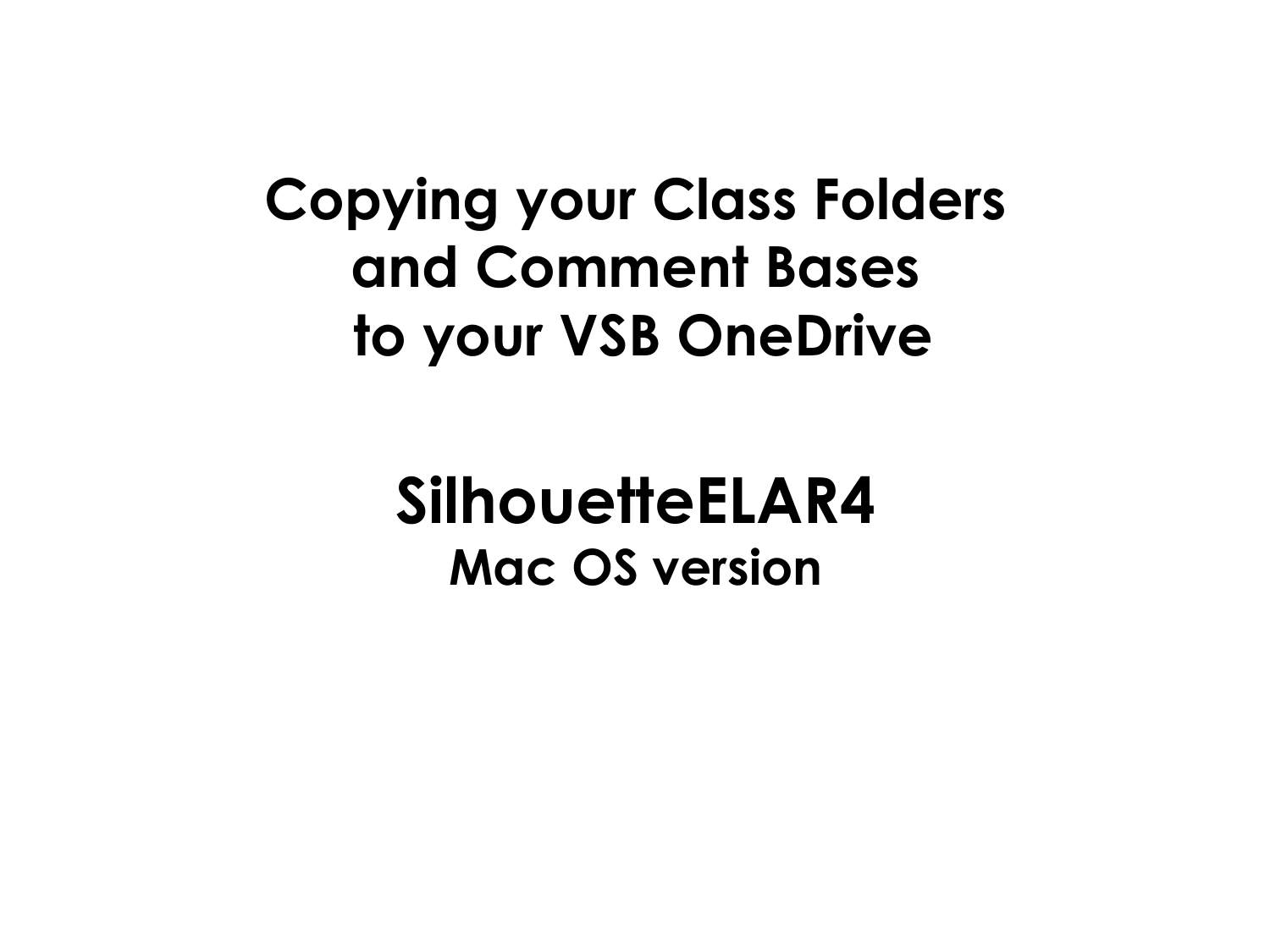For many years it was expected that most teachers using SilhouetteELAR4 at school would be saving their work into their account on the school server OR saving to a location on their laptop computer.

Teachers are now directed to save to their **VSB OneDrive**.

**Scenario**: You have classes saved on your laptop hard drive and would like to copy them to your VSB One Drive.

## **The process:**

- 1. Open SilhouetteELAR4 and proceed to the **Student Reports** window. By default, the Mac OS version of SilhouetteELAR4 always shows the classes saved on your laptop hard drive.
- 2. At the bottom of the **Student Reports** window, click on *Export Folder*.

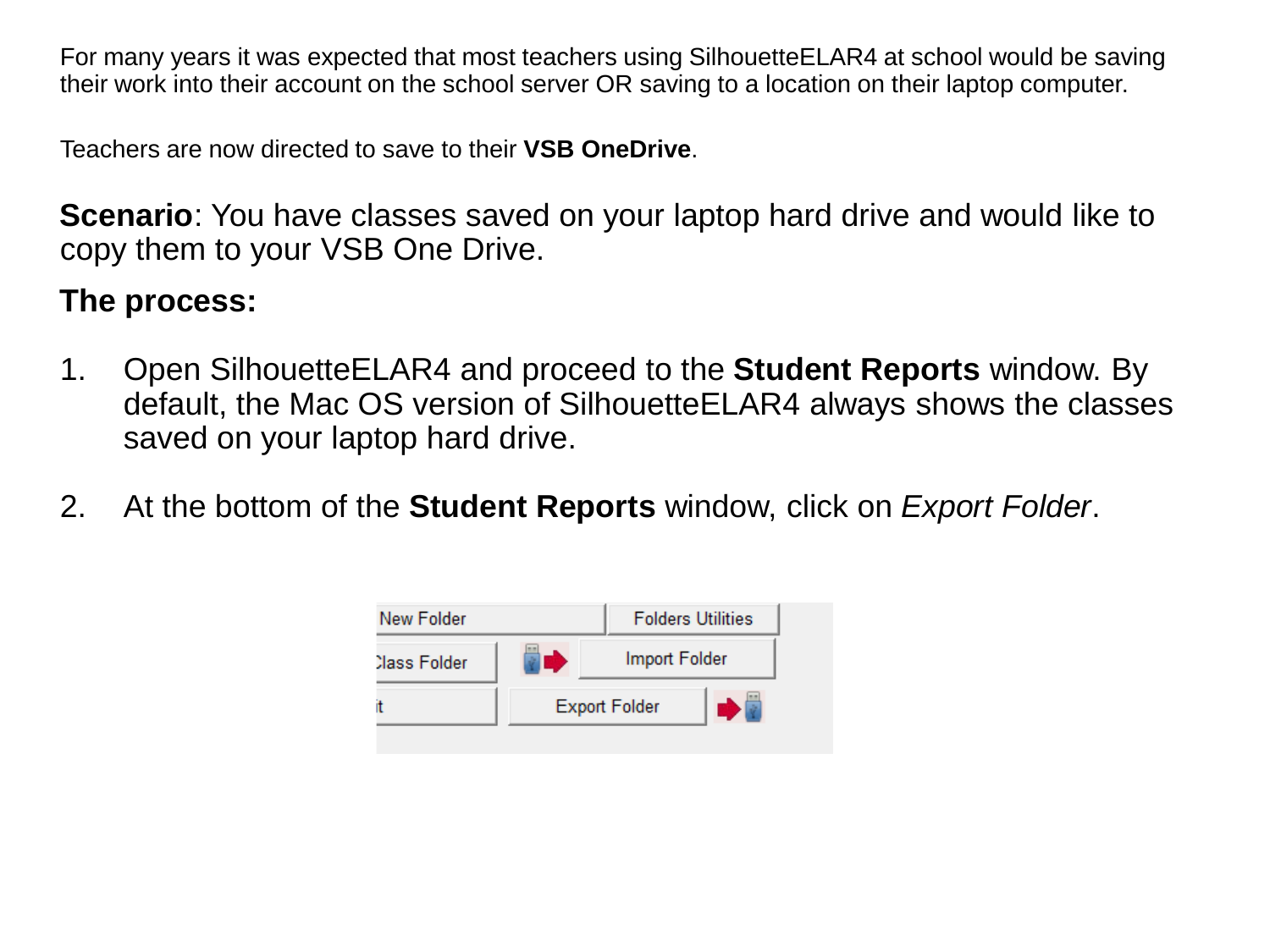3. In the **Export Class Folder** window, click on *Select Destination*. You want to copy classes to your VSB OneDrive, so in the **Select a Destination Folder** window, locate and select **OneDrive – Board of Education of SD 39 (Vancouver).** Click on *Select***.**

| $\circ \circ \circ$                                                   |                   | Export a Class Folder                          |                          |               |  |  |  |
|-----------------------------------------------------------------------|-------------------|------------------------------------------------|--------------------------|---------------|--|--|--|
| <b>Export Class Folder</b>                                            |                   |                                                |                          |               |  |  |  |
|                                                                       |                   |                                                |                          |               |  |  |  |
|                                                                       |                   |                                                |                          |               |  |  |  |
|                                                                       |                   | <b>Select Destination</b>                      |                          |               |  |  |  |
| You may wish to export a Class folder of student                      |                   |                                                |                          |               |  |  |  |
| reports to SilhouetteELAR4 folder on a USB drive or<br>Class folders: |                   |                                                |                          |               |  |  |  |
| other destination drive if you wish to print or edit                  |                   | □ ELAR-2021-primary                            |                          |               |  |  |  |
| those reports on another Windows computer                             |                   |                                                |                          |               |  |  |  |
|                                                                       |                   | Select a destination folder for this export    |                          |               |  |  |  |
| ≡∽<br>$\langle$                                                       | admin             | ≎                                              | Q Search                 |               |  |  |  |
| Favorites                                                             | Name              |                                                | Date Modified            | Size          |  |  |  |
| Recents<br>巪                                                          | Library<br>▶      |                                                | Oct 28, 2020 at 5:36 PM  |               |  |  |  |
| Downloads                                                             | Movies            |                                                | Mar 17, 2021 at 9:18 AM  |               |  |  |  |
|                                                                       | Music             |                                                | Oct 28, 2020 at 9:07 PM  |               |  |  |  |
| ∩ admin                                                               |                   | OneDrive - Board of Eduon of SD 39 (Vancouver) | Nov 19, 2020 at 10:25 PM |               |  |  |  |
| $A$ Applications                                                      | Pictures          |                                                | Oct 28, 2020 at 3:08 PM  |               |  |  |  |
| Desktop                                                               | Public<br>ь       |                                                | Apr 24, 2015 at 5:25 PM  |               |  |  |  |
|                                                                       | SilELAR4Updates   |                                                | Oct 1, 2021 at 6:58 PM   |               |  |  |  |
| Documents<br>m                                                        | SilFTP            |                                                | Nov 20, 2019 at 2:53 PM  |               |  |  |  |
| i                                                                     | SilhouetteCE<br>▶ |                                                | Oct 27, 2020 at 5:34 PM  |               |  |  |  |
| New Folder                                                            |                   |                                                | Cancel                   | <b>Select</b> |  |  |  |
|                                                                       |                   | Select All                                     | <b>Clear Checks</b>      |               |  |  |  |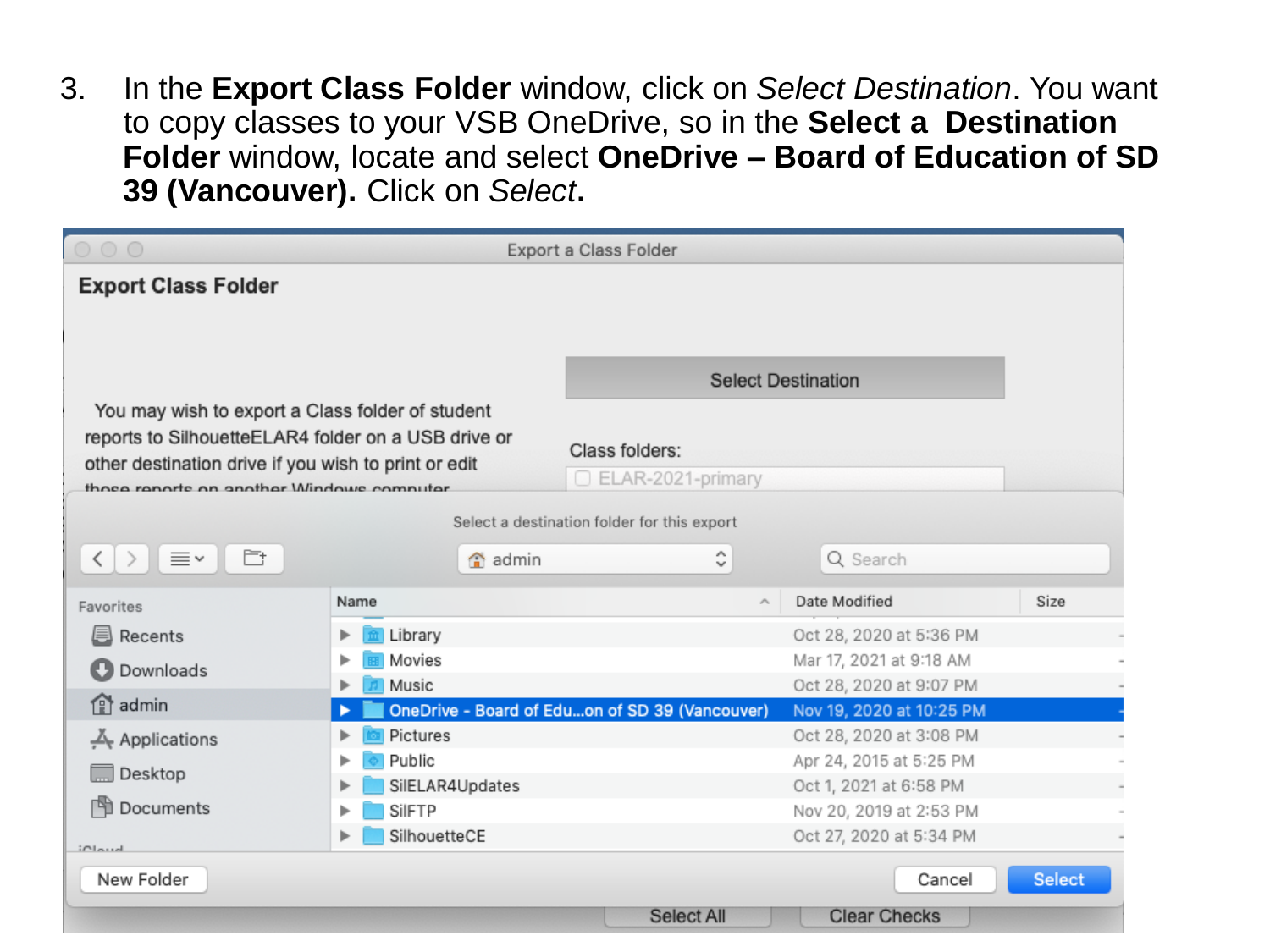4. Check the classes you wish to copy to your OneDrive account and then click on the *Export* button (*Export 2 class folders* in the screenshot below).

| wish to export a Class folder of student                                                                               | <b>Select Destination</b>                                                       |                     |  |
|------------------------------------------------------------------------------------------------------------------------|---------------------------------------------------------------------------------|---------------------|--|
| ilhouetteELAR4 folder on a USB drive or<br>ation drive if you wish to print or edit<br>is on another Windows computer. |                                                                                 |                     |  |
| 1. Click on Select Destination                                                                                         | Class folders:                                                                  |                     |  |
| he Class(es) to export.                                                                                                | <b>ELAR-1920-Div 12</b>                                                         |                     |  |
| I Export Class.                                                                                                        | ELAR-1920-Div 13                                                                |                     |  |
|                                                                                                                        | <b>ELAR-1920-Div 14</b><br>ELAR-1920-ELL Grade 1<br>ELAR-1920-ELL Grade 2 and 3 |                     |  |
|                                                                                                                        |                                                                                 |                     |  |
|                                                                                                                        |                                                                                 |                     |  |
| ELAR-1920-ELL Grade 4                                                                                                  |                                                                                 |                     |  |
|                                                                                                                        | ELAR-1920-ELL Grade K                                                           |                     |  |
|                                                                                                                        | <b>□ ELAR-2122-Div17 K</b>                                                      |                     |  |
|                                                                                                                        | ELAR-2122-Grade 7                                                               |                     |  |
|                                                                                                                        | Select All                                                                      | <b>Clear Checks</b> |  |
| Export 2 class folders                                                                                                 |                                                                                 |                     |  |
| Exit                                                                                                                   |                                                                                 |                     |  |

5. When the classes have been copied to your OneDrive account you will see the **Export Done** message. Click on *OK*.

| iatic Class Export      | lders:          |
|-------------------------|-----------------|
|                         | $R - 192$       |
|                         | R-192           |
| <b>Export Complete.</b> | $R - 192$       |
|                         | R-192           |
| ок                      | R-192           |
|                         | R-192           |
|                         | <b>ELAR-192</b> |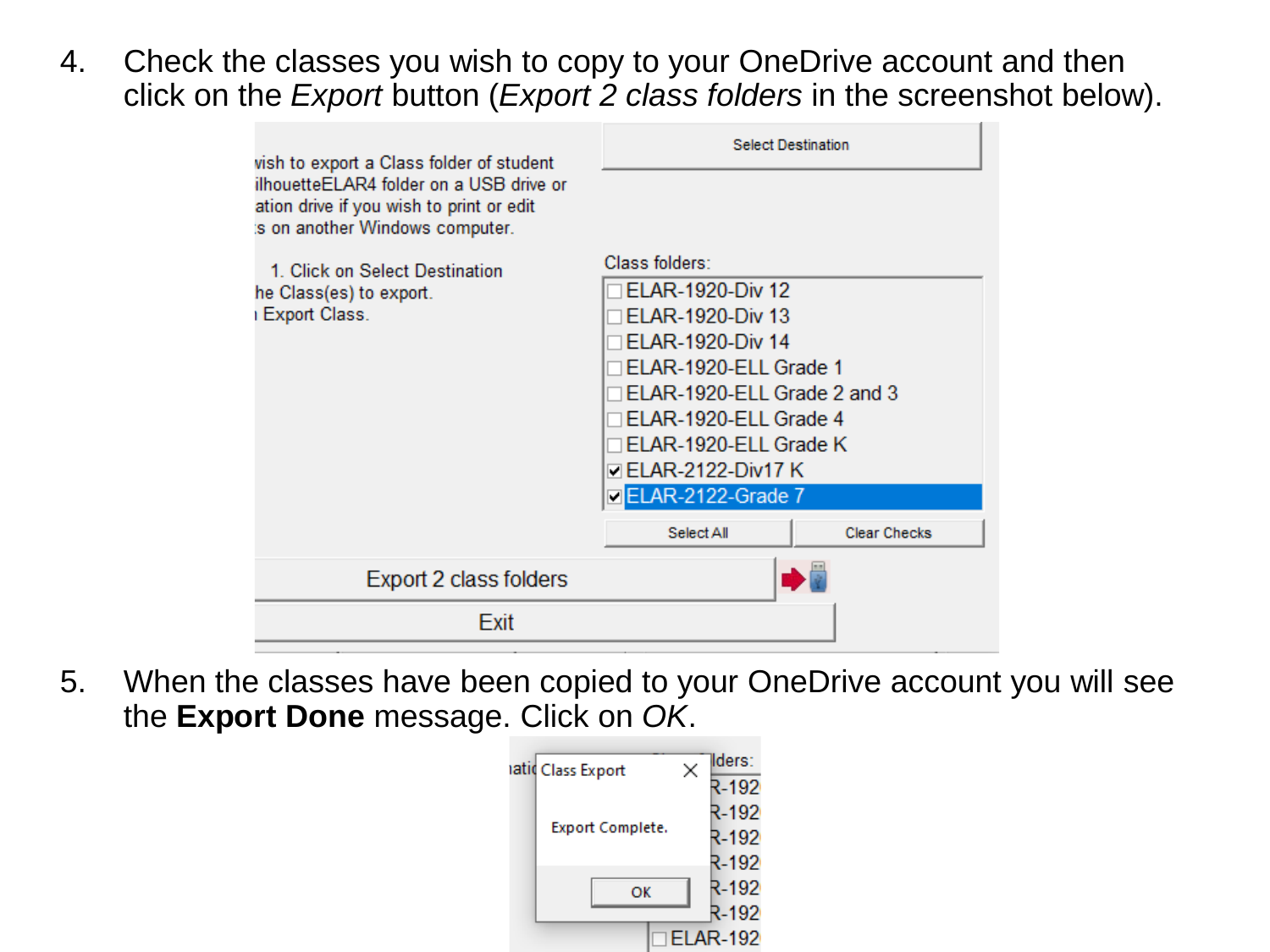**6. TIP**: When you return to the Student Report screen your hard drive classes will still show there. These files can be hidden so that you will not accidentally continue working on them instead of your One Drive classes. Click on *Folders Utilities* then *Hide/Show Folders*. Click each file in the "Visible" category to move it over to the "Hidden" category. Click *Done* when you are finished.

|                                                          | $\circ\circ\circ$                         | <b>Folders Utilities</b>            |  |                        |      |
|----------------------------------------------------------|-------------------------------------------|-------------------------------------|--|------------------------|------|
|                                                          | $\circ \circ \bullet$                     | Hide/Show Folders in Classes folder |  |                        |      |
|                                                          | <b>Visible Folders:</b>                   |                                     |  | <b>Hidden Folders:</b> |      |
|                                                          | ELAR-1920-ELL divisions<br>ELAR-2122-test |                                     |  | ELAR-2021-primary      |      |
| Instructions: Click on a folder name to move it into the |                                           |                                     |  |                        | Done |
| opposite category.                                       |                                           |                                     |  | Cancel                 |      |
|                                                          |                                           |                                     |  |                        |      |